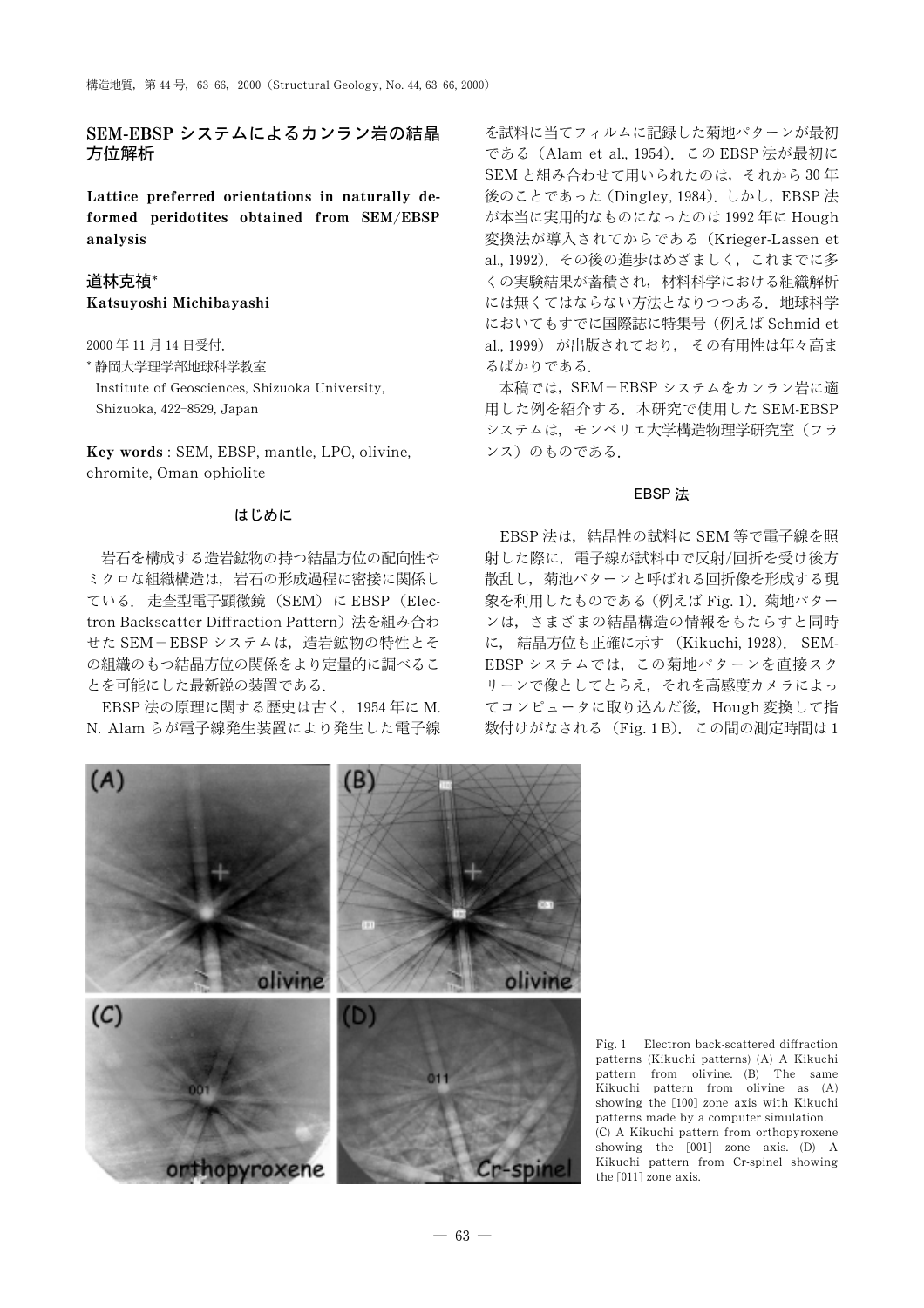道林克禎



Fig. 2 (A) A photomicrograph of a Cr-spinel grain with reflected light. (B) a fore-scattered image of the same Cr-spinel grain as (A). Strong contrasts of the brightness within the Cr-spinel grain resulted from differences of crystallographic orientations.



(A) A photomicrograph of typical high-T type of hartzburgite in the Oman ophiolite. (B) A photomicrograph of  $Fig. 3$ typical low-T type of hartzburgite (i.e. well-developed mylonite) in the Oman ophiolite.

点につき1秒以下である. この SEM-EBSP システム により従来の技術では極めて困難であった結晶方位分 布の完全な把握が可能となった.

SEM-EBSP システムでは、0.2μm程度またはそれ 以下の領域から情報を得ることができる。したがって 電子線を面走査して菊地パターンを連続的に取り込み ながら方位解析を行うことにより、結晶方位により結 晶粒を識別し、方位による色付けをした像(方位像) を得ることも可能である. そのため, SEM-EBSP シス テムを「方位像顕微鏡 (Orientation Image Microscope)」と呼ぶこともある.

また, EBSP 法を前方散乱二次電子像 (Forescattered SEM image) と一緒に活用することで、結 晶方位解析をさらに直感的に行うことができる。前方 散乱二次電子像は、結晶方位の違いによるコントラス トを見せる (例えば Fig. 2). Figure 2B のような亜粒 界 (subgrain boundary)の結晶方位のずれはわずか に1°に満たないものもあり、その方位に対する解像度 は驚くべきものである (例えば Trimby & Prior,  $1999$ ).

# 分析試料:オマーンオフィオライト・カンラン岩

測定したカンラン岩は、オマーンオフィオライトか ら採取されたものである。これまでの研究からオマー ンオフィオライトのカンラン岩は、現在の東太平洋海 膨のような高速拡大海嶺下にダイアピル状に上昇して きたマントルアセノスフェアが水平方向に流れをかえ ながら冷却し、マントルリソスフェアとして海洋プ レートの下側に付加したものと考えられている(例え ば: Nicolas, 1989; Nicolas et al., 2001 とこれらの引 用文献参照). このような海洋プレートとしての構造 にオブダクション時のやや低温の構造が重複して存在 する。ここでは、オマーンオフィオライトの中でもカ ンラン岩体の大構造がよくわかっている北部ヒルチ岩 体 (Michibayashi et al., 2000) から得られたカンラン 岩について特徴的なものを示す.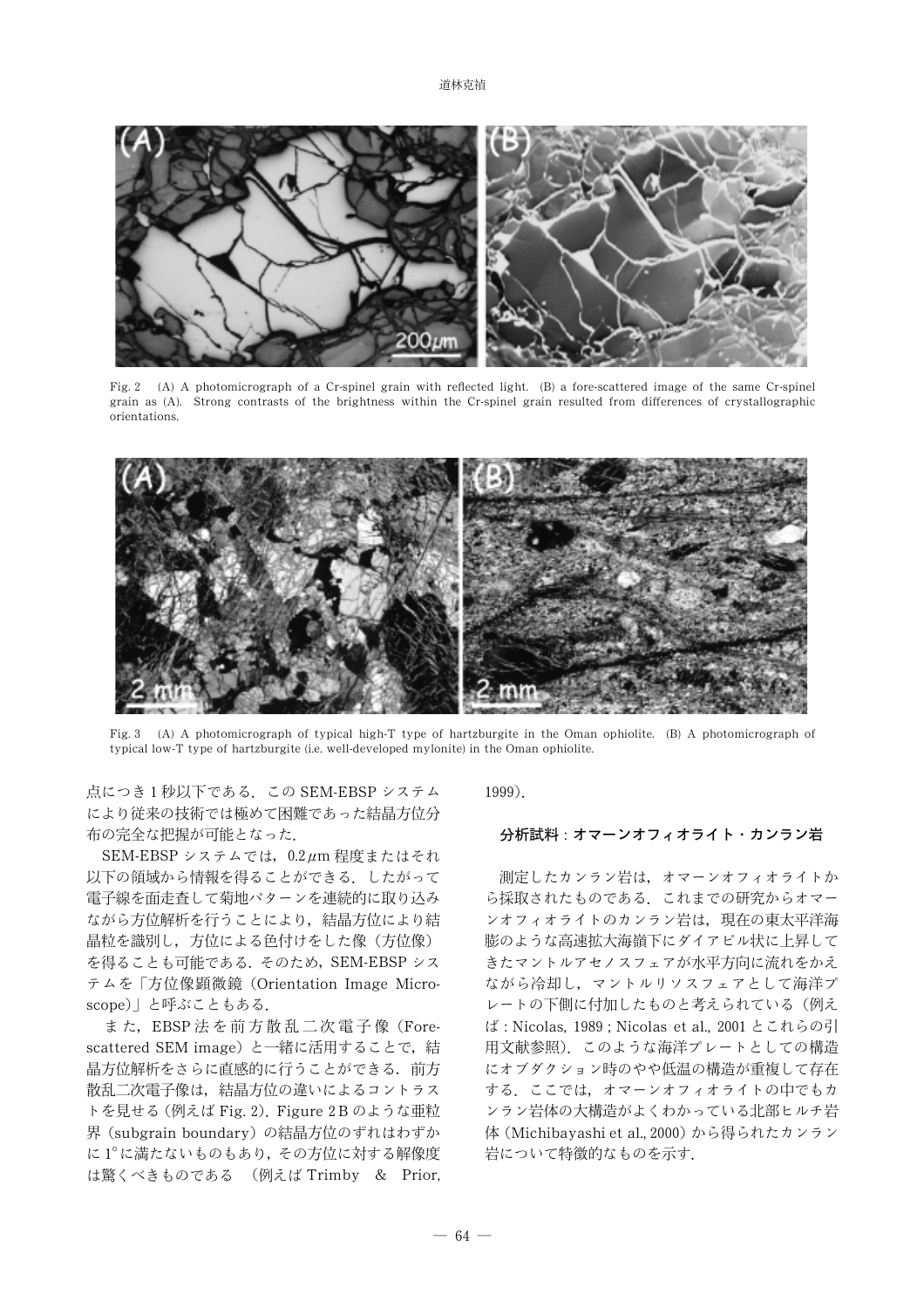

Fig. 4 (A) Olivine pole figures for high-T type hartzburgite in Fig. 3A. J-index is 8.3. (B) Olivine pole figures for low-T type hartzburgite in Fig. 3B. J-index is 3.2. (C) Chromite pole figures for high-T hartzburgite in Fig. 3A. (D) Chromite pole figures for low-T hartzburgite in Fig. 3B.

#### EBSP 法によるカンラン岩の結晶方位解析

解析したカンラン岩はハルツバージャイトであり、 主な構成鉱物はカンラン石・斜方輝石・クロムスピネ ルである. Figure 1 に主要3鉱物から得られた菊地パ ターンを示す. Figure 1A と 1B は同一のカンラン石 結晶に対する菊地パターンであるが、後者には Hough 変換を行うことにより求められた指数付けの 結果を示した。このように菊地パターンから指数付け された結晶方位は、3つの Eular angle  $(\phi_1, \Phi, \phi_2)$  と して記録される. これら3つの角度によって結晶方位 を再現することができる (Bunge, 1982).

本研究では、北部ヒルチ岩体から得られた20個の カンラン岩中のカンラン石とクロムスピネルの結晶方 位が測定された. 解析したカンラン岩の微細組織は, アセノスフェアの流動変形によって形成された粗粒な カンラン石によって特徴づけられる高温変形組織 (Fig. 3A) と、リソスフェアの改変によって数 10 $\mu$ m の大きさにまで細粒化したカンラン石を有する低温変 形のマイロナイト組織 (Fig. 3B) に大別された. 各サ ンプルについて、カンラン石は200粒以上、クロムス ピネルは50粒以上を目安に測定した.

カンラン石の LPO パターンについては、微細組織 と関連した2つのパターンを得た. 1つは高温変形組 織で顕著な (010) [100] パターンであり (Fig. 4 A), もう1つは低温変形組織に見られた (001) [100] パ ターンである (Fig. 4B).

Mainprice & Silver (1993) は、3つの Eular angle を使って LPO パターンの強度を J-index と呼ばれる 値として定量的に示す方法を提案した. この J-index は結晶方位が完全にランダムの時に1となり、結晶方 位が集中するに従いその値も次第に大きくなる(例え ば Ben Ismail & Mainprice, 1999 ; Tommasi et al., 2000). Figure 4 A  $\odot$  (010) [100]  $\sqrt{9} - \sqrt{0}$  J-index は8.3 であり, Figure 4Bの (001) [100] パターンの J-index は 3.2 である.

(010) [100] パターンは、高温変形で形成される典 型的なものである (例えば Nicolas & Poirier, 1977; Mainprice & Nicolas, 1989). それに対して (001) [100] パターンは、これまで (010) [100] すべりに次 いで高温変形で見られる LPO パターンであると考え られてきた (Nicolas & Poirier, 1977). しかし、今回 低温で形成したと考えられるマイロナイトでこのパ ターンが認められたことから、このすべり系の成因に ついてはより詳細な検討が必要とされるだろう.

クロムスピネルはユニバーサルステージでは結晶方 位が測定できなかった不透明で等方性の鉱物である が、EBSP法では結晶方位の測定が容易な鉱物のひと つである. クロムスピネルの LPO パターンは複雑で あるが、カンラン石のLPOパターンの変化と対応し ており、高温変形と低温変形では異なるパターンをも つことがわかってきた (Figure 4C&D; Michibayashi et al., 準備中).

これまでクロムスピネルの変形メカニズムについて は、拡散クリープについて議論がなされている (Ozawa, 1989) ものの, まだ不明な点が多い. 今回, EBSP 法により LPO パターンが解析された結果を数 値実験によるクロマイトの LPO パターンと比較した ところ、とくに低温変形を受けたカンラン岩中のクロ ムスピネルの LPO パターン (Fig. 4D) が転位クリー プによって形成された可能性がでてきた (Michibayashi et al., 準備中). さらに, Figure 4Cのように LPOパターンのはっきりしない高温変形のハルツ バージャイト中のクロムスピネルについても、亜粒界 が普遍的に存在することが前方散乱二次電子像による 観察から明らかになってきている (Fig. 2). 亜粒界の 存在は、クロムスピネル内に転位すべりがあったこと